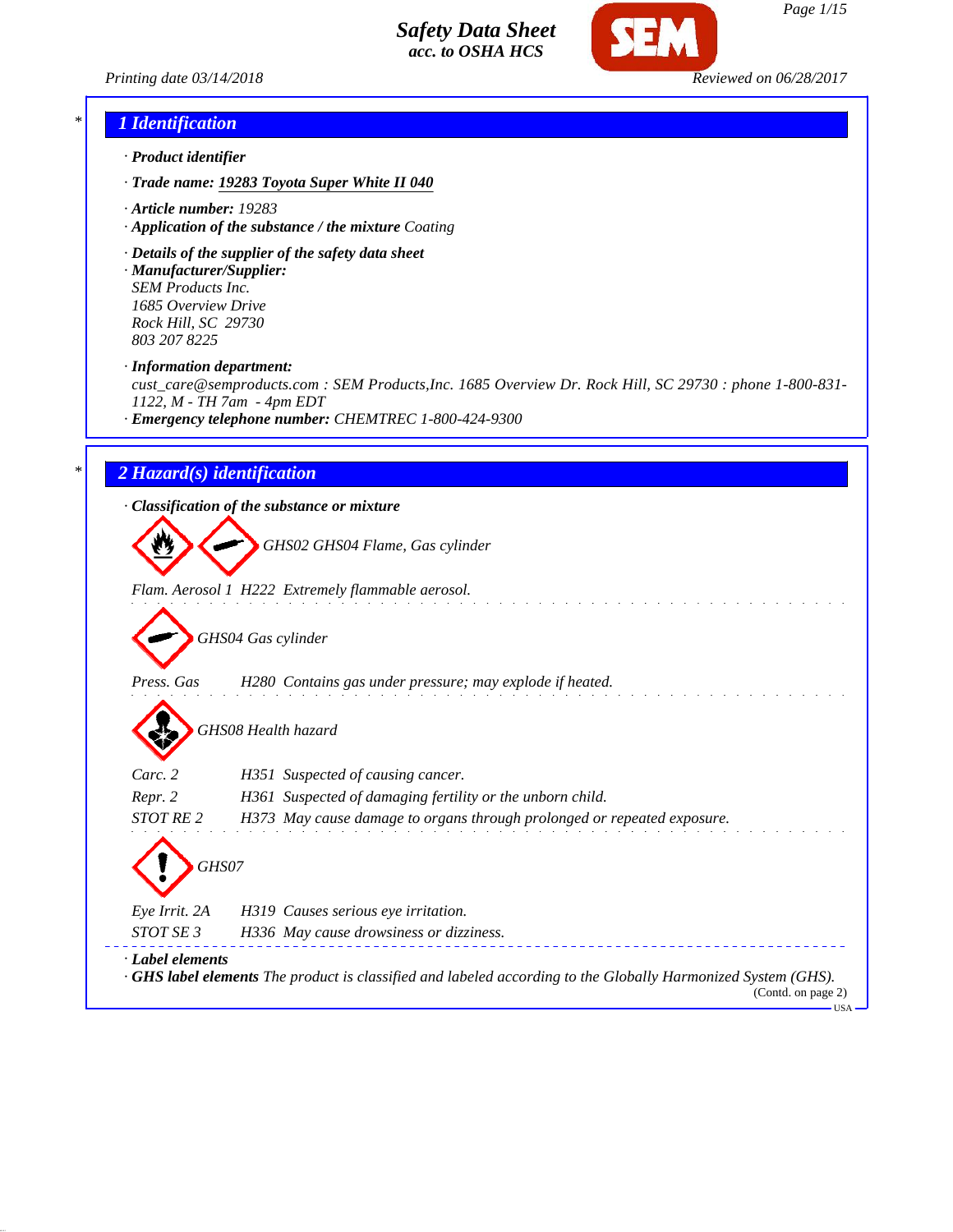*Printing date 03/14/2018 Reviewed on 06/28/2017*

*Trade name: 19283 Toyota Super White II 040*



(Contd. on page 3)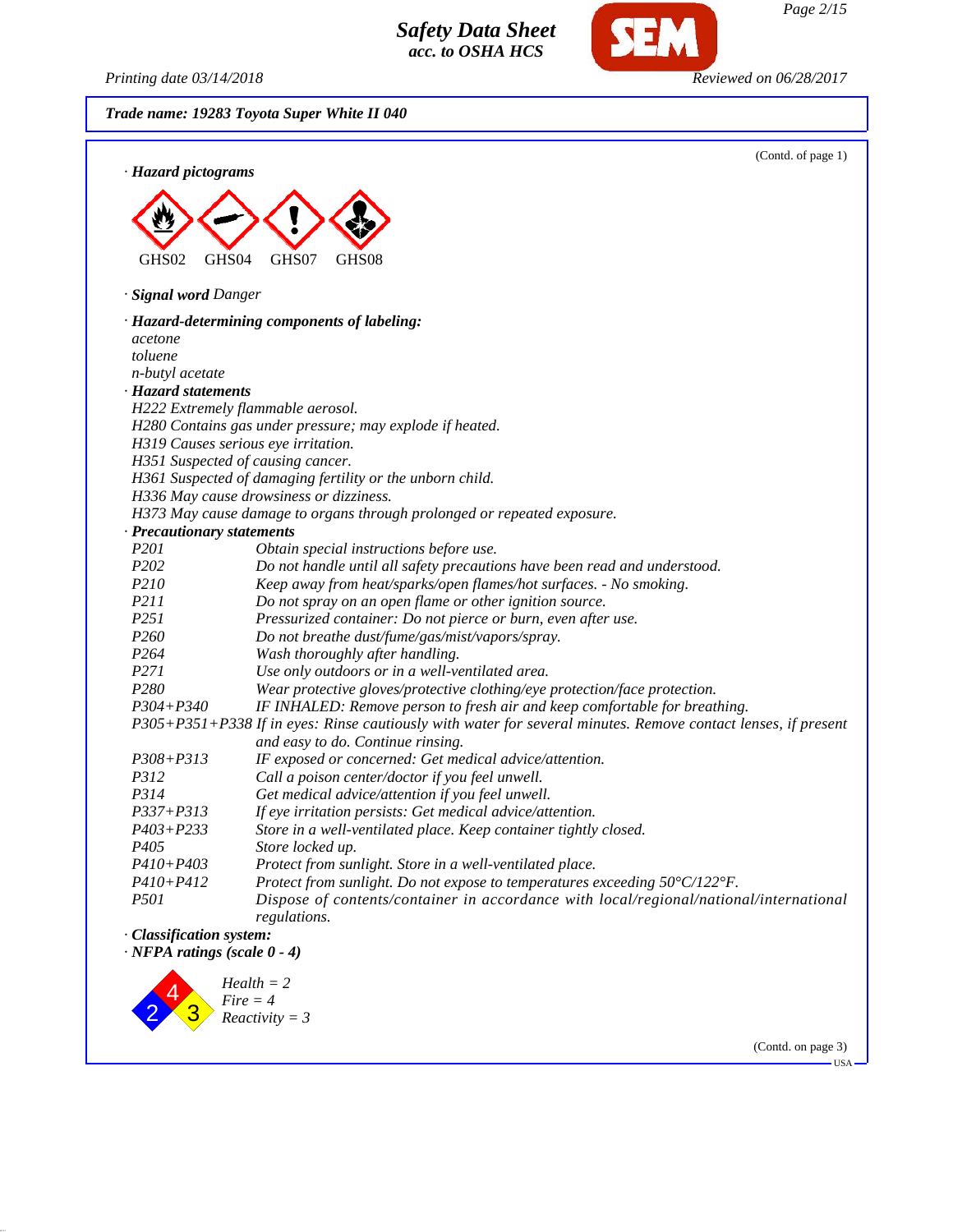*Printing date 03/14/2018 Reviewed on 06/28/2017*

#### *Trade name: 19283 Toyota Super White II 040*

(Contd. of page 2)

*· HMIS-ratings (scale 0 - 4)*



*· Other hazards*

*· Results of PBT and vPvB assessment*

- *· PBT: Not applicable.*
- *· vPvB: Not applicable.*

#### *\* 3 Composition/information on ingredients*

*· Chemical characterization: Mixtures*

*· Description:*

*Mixture: consisting of the following components. Weight percentages*

| · Dangerous components: |                                                  |                 |
|-------------------------|--------------------------------------------------|-----------------|
| $67-64-1$ acetone       |                                                  | $13 - 30\%$     |
|                         | 68476-86-8 Petroleum gases, liquefied, sweetened | $13 - 30\%$     |
|                         | $123-86-4$ n-butyl acetate                       | $10 - 13%$      |
|                         | 108-65-6 2-methoxy-1-methylethyl acetate         | $\geq 7 < 10\%$ |
|                         | 110-19-0 isobutyl acetate                        | $5 - 7\%$       |
| 108-88-3 toluene        |                                                  | $1.5 - 5\%$     |
|                         | 763-69-9 ethyl 3-ethoxypropionate                | $1.5 - 5\%$     |
|                         | $110-43-0$ heptan-2-one                          | $1 - 1.5\%$     |
|                         | 108-10-1 4-methylpentan-2-one                    | $≥0.1-S1%$      |

### *\* 4 First-aid measures*

- *· After inhalation: Supply fresh air; consult doctor in case of complaints.*
- *· After skin contact: Generally the product does not irritate the skin.*
- *· After eye contact:*
- *Rinse opened eye for several minutes under running water. If symptoms persist, consult a doctor.*
- *· After swallowing: If symptoms persist consult doctor.*
- *· Information for doctor:*
- *· Most important symptoms and effects, both acute and delayed No further relevant information available.*
- *· Indication of any immediate medical attention and special treatment needed*
- *No further relevant information available.*

### *\* 5 Fire-fighting measures*

- *· Extinguishing media*
- *· Suitable extinguishing agents:*
- *CO2, extinguishing powder or water spray. Fight larger fires with water spray or alcohol resistant foam.*
- *· Special hazards arising from the substance or mixture No further relevant information available.*

(Contd. on page 4)

USA

*Page 3/15*

*<sup>·</sup> Description of first aid measures*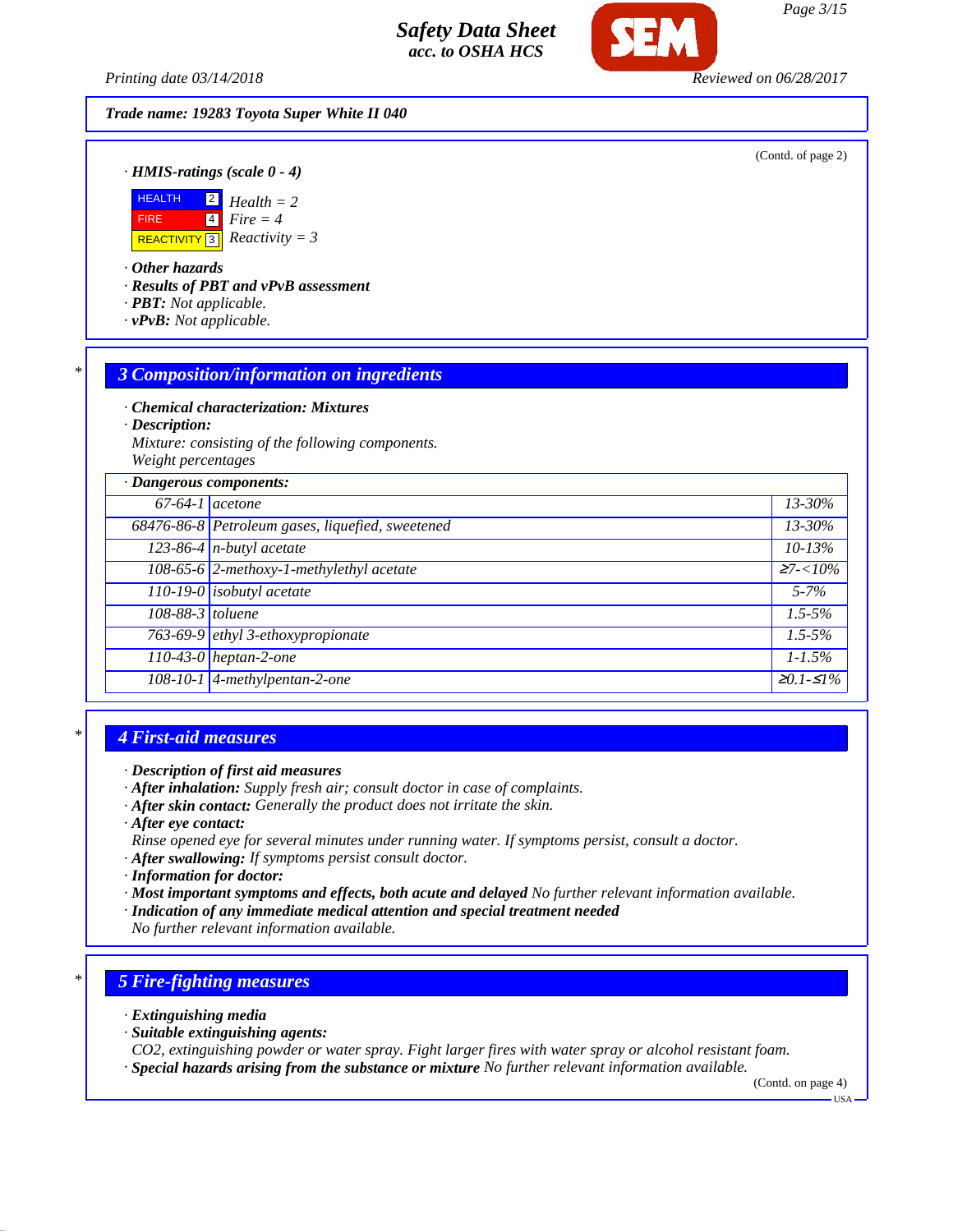*Printing date 03/14/2018 Reviewed on 06/28/2017*

*Trade name: 19283 Toyota Super White II 040*

- *· Advice for firefighters*
- *· Protective equipment: Wear self-contained respiratory protective device.*

### *\* 6 Accidental release measures*

- *· Personal precautions, protective equipment and emergency procedures Wear protective equipment. Keep unprotected persons away.*
- *· Environmental precautions: Do not allow to enter sewers/ surface or ground water.*
- *· Methods and material for containment and cleaning up: Dispose contaminated material as waste according to item 13. Ensure adequate ventilation.*
- *· Reference to other sections*
- *See Section 7 for information on safe handling.*
- *See Section 8 for information on personal protection equipment.*
- *See Section 13 for disposal information.*
- *· Protective Action Criteria for Chemicals*

| $67-64-1$ acetone                        |                                          |                            | $200$ ppm              |
|------------------------------------------|------------------------------------------|----------------------------|------------------------|
| $123-86-4$ n-butyl acetate               |                                          |                            | $\overline{5}$ ppm     |
| 108-65-6 2-methoxy-1-methylethyl acetate |                                          |                            | $\overline{50}$ ppm    |
|                                          | $110-19-0$ isobutyl acetate              |                            | 450 ppm                |
|                                          | 13463-67-7 titanium dioxide              |                            | $30 \frac{mg}{m^3}$    |
| 108-88-3 toluene                         |                                          |                            | 67 ppm                 |
|                                          | 763-69-9 ethyl 3-ethoxypropionate        |                            | $1.6$ ppm              |
|                                          | 110-43-0 heptan-2-one                    |                            | $150$ ppm              |
|                                          | 108-10-1 4-methylpentan-2-one            |                            | 75 ppm                 |
| 1330-20-7 xylene                         |                                          |                            | $130$ ppm              |
|                                          | $100-41-4$ ethylbenzene                  |                            | 33 ppm                 |
|                                          | 108-83-8 2,6-dimethylheptan-4-one        |                            | $75$ ppm               |
|                                          | 95-63-6 $1,2,4$ -trimethylbenzene        |                            | $140$ ppm              |
|                                          | 78-83-1 butanol                          |                            | $150$ ppm              |
|                                          | 57-55-6 Methyl glycol                    |                            | $30$ mg/m <sup>3</sup> |
|                                          | 1333-86-4 Carbon black                   |                            | 9 $mg/m^3$             |
| $\overline{PAC-2}$ :                     |                                          |                            |                        |
| $\overline{67-64-1}$ acetone             |                                          | $3200*ppm$                 |                        |
|                                          | $123-86-4$ n-butyl acetate               | $200$ ppm                  |                        |
|                                          | 108-65-6 2-methoxy-1-methylethyl acetate | $\overline{1,000}$ ppm     |                        |
|                                          | $110-19-0$ isobutyl acetate              | $1300*ppm$                 |                        |
|                                          | 13463-67-7 titanium dioxide              | $\frac{330 \text{ mg}}{m}$ |                        |
| 108-88-3 toluene                         |                                          | 560 ppm                    |                        |
|                                          | 763-69-9 ethyl 3-ethoxypropionate        | 18 ppm                     |                        |
|                                          | 110-43-0 heptan-2-one                    | $\overline{670}$ ppm       |                        |
|                                          | 108-10-1 4-methylpentan-2-one            | 500 ppm                    |                        |
| 1330-20-7                                | $x$ ylene                                | $\overline{920*}$ ppm      |                        |

(Contd. of page 3)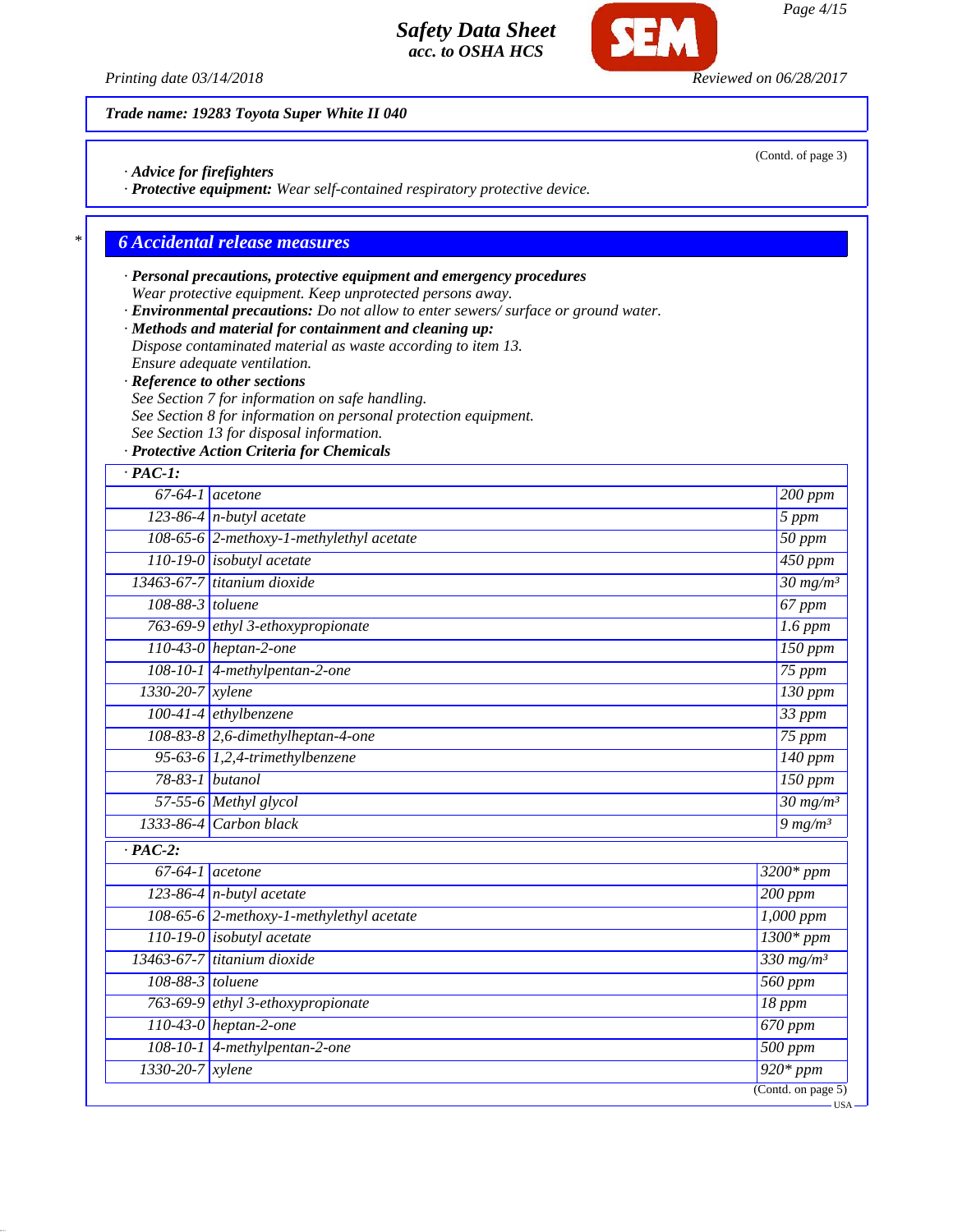

*Printing date 03/14/2018 Reviewed on 06/28/2017*

*Trade name: 19283 Toyota Super White II 040*

|                   |                                                | (Contd. of page 4)                |
|-------------------|------------------------------------------------|-----------------------------------|
|                   | $100-41-4$ ethylbenzene                        | $1100*ppm$                        |
|                   | 108-83-8 2,6-dimethylheptan-4-one              | 330 ppm                           |
|                   | 95-63-6 $1,2,4$ -trimethylbenzene              | 360 ppm                           |
|                   | $78-83-1$ butanol                              | 1,300 ppm                         |
|                   | 57-55-6 Methyl glycol                          | $1,300$ mg/m <sup>3</sup>         |
|                   | $1333-86-4$ Carbon black                       | 99 $mg/m^3$                       |
| $\cdot$ PAC-3:    |                                                |                                   |
| $67-64-1$ acetone |                                                | 5700* ppm                         |
|                   | $\sqrt{123-86-4}$ n-butyl acetate              | $3000*$ ppm                       |
|                   | 108-65-6 2-methoxy-1-methylethyl acetate       | $5000*ppm$                        |
|                   | 110-19-0 isobutyl acetate                      | $7500**$ ppm                      |
|                   | 13463-67-7 titanium dioxide                    | $2,000 \,\mathrm{mg/m^3}$         |
| 108-88-3 toluene  |                                                | $3700*ppm$                        |
|                   | 763-69-9 ethyl 3-ethoxypropionate              | 110 ppm                           |
|                   | $110-43-0$ heptan-2-one                        | $4000*$ ppm                       |
|                   | $108-10-1$ 4-methylpentan-2-one                | $3000*$ ppm                       |
| 1330-20-7 xylene  |                                                | $2500*ppm$                        |
|                   | $100-41-4$ ethylbenzene                        | $1800*ppm$                        |
|                   | $\overline{108-83-8}$ 2,6-dimethylheptan-4-one | $2000*$ ppm                       |
|                   | 95-63-6 $1,2,4$ -trimethylbenzene              | 480 ppm                           |
|                   | 78-83-1 butanol                                | $8000*$ ppm                       |
|                   | 57-55-6 Methyl glycol                          | $7,900$ mg/m <sup>3</sup>         |
|                   | 1333-86-4 Carbon black                         | $\frac{1}{590}$ mg/m <sup>3</sup> |

### *\* 7 Handling and storage*

*· Handling:*

*· Precautions for safe handling No special measures required.*

*· Information about protection against explosions and fires:*

*Do not spray on a naked flame or any incandescent material. Keep ignition sources away - Do not smoke.*

*Pressurized container: protect from sunlight and do not expose to temperatures exceeding 50°C, i.e. electric lights. Do not pierce or burn, even after use.*

- *· Conditions for safe storage, including any incompatibilities*
- *· Storage:*
- *· Requirements to be met by storerooms and receptacles: Observe official regulations on storing packagings with pressurized containers.*
- *· Information about storage in one common storage facility: Store away from oxidizing agents.*
- *· Further information about storage conditions: Keep receptacle tightly sealed.*
- *· Specific end use(s) No further relevant information available.*

*\* 8 Exposure controls/personal protection*

*· Additional information about design of technical systems: No further data; see item 7.*

(Contd. on page 6)

USA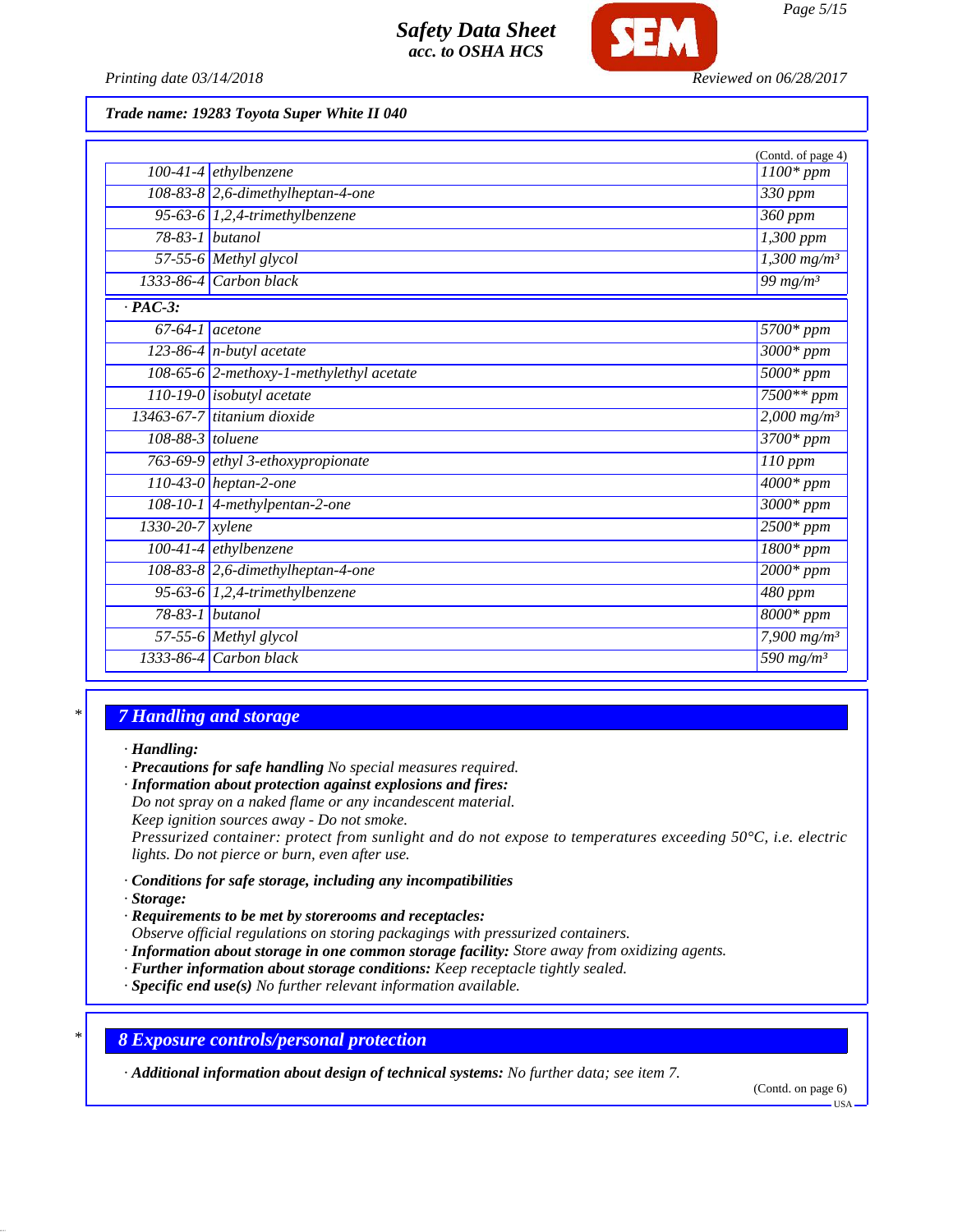*Printing date 03/14/2018 Reviewed on 06/28/2017*

*REL Long-term value: 465 mg/m³, 100 ppm TLV Long-term value: 233 mg/m³, 50 ppm*

*PEL Long-term value: 410 mg/m³, 100 ppm REL Short-term value: 300 mg/m³, 75 ppm Long-term value: 205 mg/m³, 50 ppm TLV Short-term value: 307 mg/m³, 75 ppm Long-term value: 82 mg/m³, 20 ppm*

*108-10-1 4-methylpentan-2-one*

*BEI*

**SEM** 

|            | Trade name: 19283 Toyota Super White II 040                                                                                                                                                                                                                                                |
|------------|--------------------------------------------------------------------------------------------------------------------------------------------------------------------------------------------------------------------------------------------------------------------------------------------|
|            | (Contd. of page 5)                                                                                                                                                                                                                                                                         |
|            | Control parameters                                                                                                                                                                                                                                                                         |
|            | $\cdot$ Components with limit values that require monitoring at the workplace:<br>The following constituents are the only constituents of the product which have a PEL, TLV or other recommended<br>exposure limit.<br>At this time, the other constituents have no known exposure limits. |
|            | 67-64-1 acetone                                                                                                                                                                                                                                                                            |
| <b>PEL</b> | Long-term value: 2400 mg/m <sup>3</sup> , 1000 ppm                                                                                                                                                                                                                                         |
| REL        | Long-term value: 590 mg/m <sup>3</sup> , 250 ppm                                                                                                                                                                                                                                           |
| <b>TLV</b> | Short-term value: $1187$ mg/m <sup>3</sup> , 500 ppm                                                                                                                                                                                                                                       |
|            | Long-term value: 594 mg/m <sup>3</sup> , 250 ppm                                                                                                                                                                                                                                           |
|            | <b>BEI</b>                                                                                                                                                                                                                                                                                 |
|            | 123-86-4 n-butyl acetate                                                                                                                                                                                                                                                                   |
| <b>PEL</b> | Long-term value: 710 mg/m <sup>3</sup> , 150 ppm                                                                                                                                                                                                                                           |
| REL        | Long-term value: 950 mg/m <sup>3</sup> , 200 ppm                                                                                                                                                                                                                                           |
| <b>TLV</b> | Short-term value: 712 mg/m <sup>3</sup> , 150 ppm                                                                                                                                                                                                                                          |
|            | Long-term value: 238 mg/m <sup>3</sup> , 50 ppm                                                                                                                                                                                                                                            |
|            | 108-65-6 2-methoxy-1-methylethyl acetate                                                                                                                                                                                                                                                   |
|            | WEEL Long-term value: 50 ppm                                                                                                                                                                                                                                                               |
|            | 110-19-0 isobutyl acetate                                                                                                                                                                                                                                                                  |
| <b>PEL</b> | Long-term value: 700 mg/m <sup>3</sup> , 150 ppm                                                                                                                                                                                                                                           |
| <b>REL</b> | Long-term value: $700$ mg/m <sup>3</sup> , 150 ppm                                                                                                                                                                                                                                         |
| <b>TLV</b> | Short-term value: 712 mg/m <sup>3</sup> , 150 ppm                                                                                                                                                                                                                                          |
|            | Long-term value: 238 mg/m <sup>3</sup> , 50 ppm                                                                                                                                                                                                                                            |
|            | 108-88-3 toluene                                                                                                                                                                                                                                                                           |
| <b>PEL</b> | Long-term value: 200 ppm                                                                                                                                                                                                                                                                   |
|            | Ceiling limit value: 300; 500* ppm                                                                                                                                                                                                                                                         |
|            | *10-min peak per 8-hr shift                                                                                                                                                                                                                                                                |
| <b>REL</b> | Short-term value: $560$ mg/m <sup>3</sup> , 150 ppm                                                                                                                                                                                                                                        |
|            | Long-term value: 375 mg/m <sup>3</sup> , 100 ppm                                                                                                                                                                                                                                           |
| <b>TLV</b> | Long-term value: 75 mg/m <sup>3</sup> , 20 ppm<br>BEI                                                                                                                                                                                                                                      |
|            | 110-43-0 heptan-2-one                                                                                                                                                                                                                                                                      |
| <b>PEL</b> | Long-term value: $465$ mg/m <sup>3</sup> , 100 ppm                                                                                                                                                                                                                                         |
|            |                                                                                                                                                                                                                                                                                            |

(Contd. on page 7)  $-<sub>USA</sub>$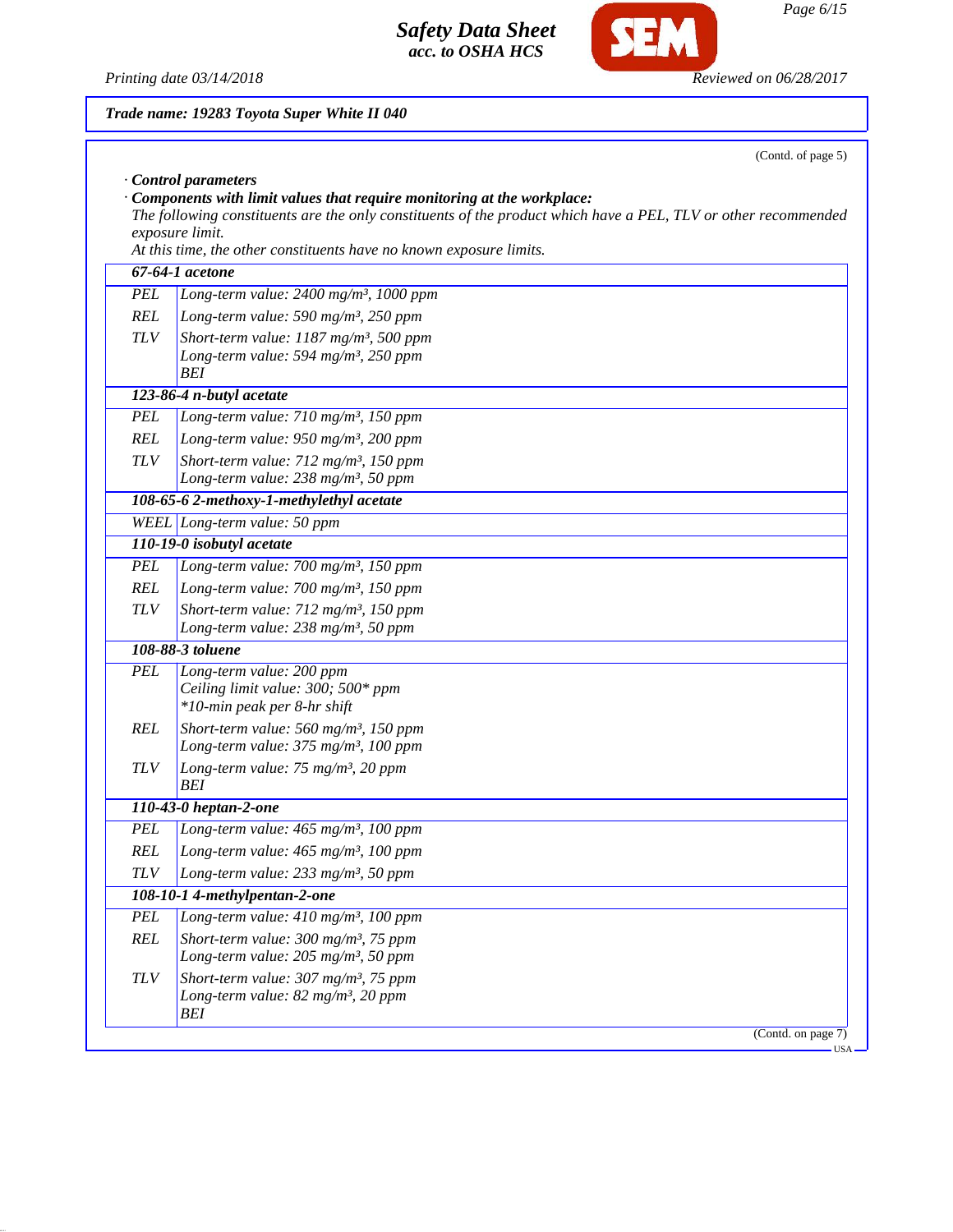*Printing date 03/14/2018 Reviewed on 06/28/2017*

**SEM** 

*Trade name: 19283 Toyota Super White II 040*

| (Contd. of page 6)                                                                                                    |
|-----------------------------------------------------------------------------------------------------------------------|
| · Ingredients with biological limit values:                                                                           |
| 67-64-1 acetone                                                                                                       |
| $BEI$ 50 mg/L                                                                                                         |
| Medium: urine                                                                                                         |
| Time: end of shift                                                                                                    |
| Parameter: Acetone (nonspecific)                                                                                      |
| 108-88-3 toluene                                                                                                      |
| BEI $0.02$ mg/L                                                                                                       |
| Medium: blood                                                                                                         |
| Time: prior to last shift of workweek                                                                                 |
| Parameter: Toluene                                                                                                    |
| $0.03$ mg/L                                                                                                           |
| Medium: urine                                                                                                         |
| Time: end of shift                                                                                                    |
| Parameter: Toluene                                                                                                    |
|                                                                                                                       |
| $0.3$ mg/g creatinine                                                                                                 |
| Medium: urine                                                                                                         |
| Time: end of shift                                                                                                    |
| Parameter: o-Cresol with hydrolysis (background)                                                                      |
| 108-10-1 4-methylpentan-2-one                                                                                         |
| $\overline{BEI}$ 1 mg/L                                                                                               |
| Medium: urine                                                                                                         |
| Time: end of shift                                                                                                    |
| Parameter: MIBK                                                                                                       |
| · Additional information: The lists that were valid during the creation were used as basis.                           |
|                                                                                                                       |
| · Exposure controls<br>· Personal protective equipment:                                                               |
| · General protective and hygienic measures:                                                                           |
| Keep away from foodstuffs, beverages and feed.                                                                        |
| Immediately remove all soiled and contaminated clothing.                                                              |
| Wash hands before breaks and at the end of work.                                                                      |
| Store protective clothing separately.                                                                                 |
| Avoid contact with the eyes.                                                                                          |
| Avoid contact with the eyes and skin.                                                                                 |
| $\cdot$ Breathing equipment:                                                                                          |
| In case of brief exposure or low pollution use respiratory filter device. In case of intensive or longer exposure use |
| respiratory protective device that is independent of circulating air.                                                 |
| · Protection of hands:                                                                                                |
| Due to missing tests no recommendation to the glove material can be given for the product/ the preparation/ the       |
| chemical mixture.                                                                                                     |
| Selection of the glove material on consideration of the penetration times, rates of diffusion and the degradation     |
|                                                                                                                       |
|                                                                                                                       |
| Protective gloves                                                                                                     |
|                                                                                                                       |
| The glove material has to be impermeable and resistant to the product/the substance/the preparation.                  |
|                                                                                                                       |

(Contd. on page 8)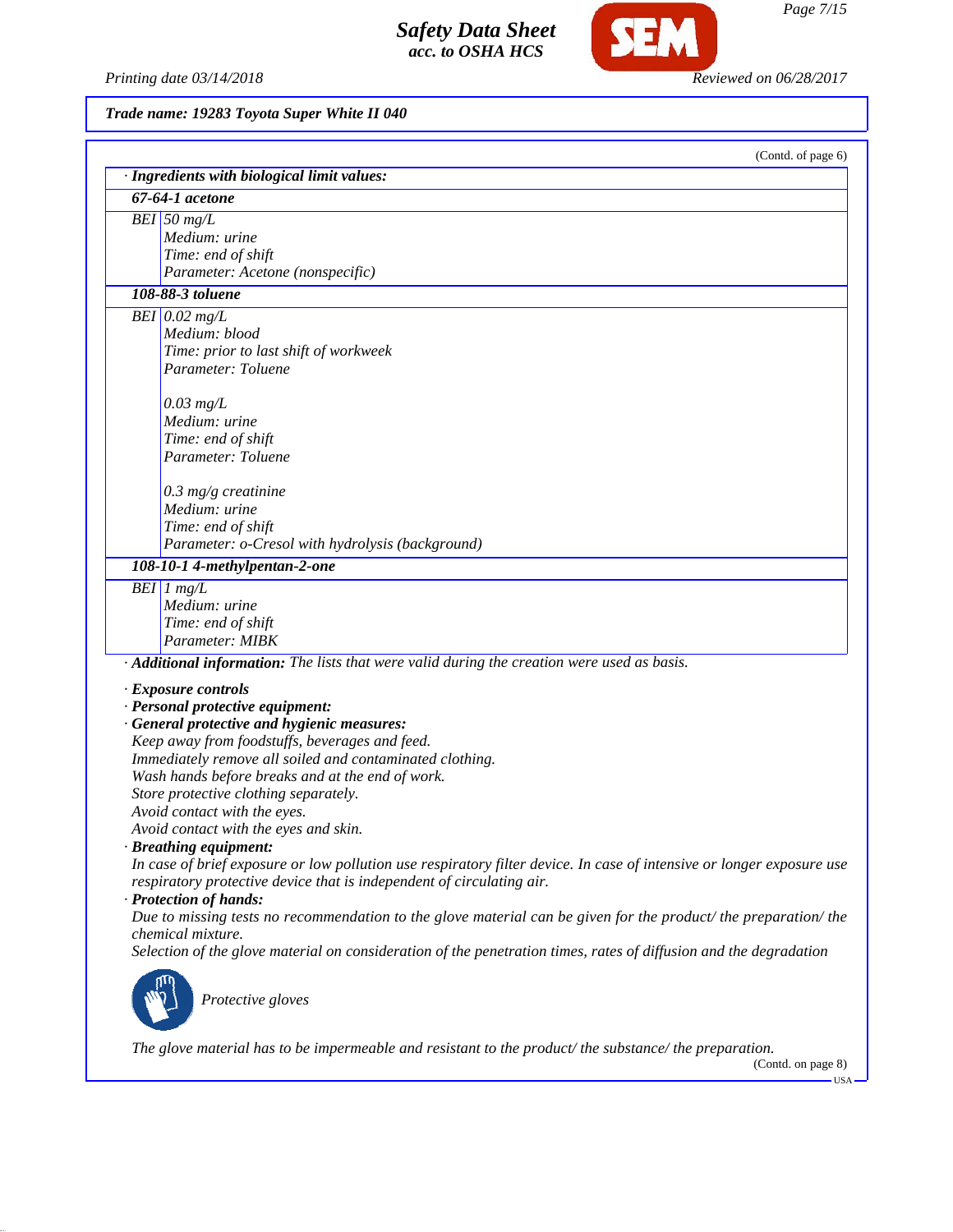

*Trade name: 19283 Toyota Super White II 040*

(Contd. of page 7)

USA

### *· Material of gloves*

*The selection of the suitable gloves does not only depend on the material, but also on further marks of quality and varies from manufacturer to manufacturer. As the product is a preparation of several substances, the resistance of the glove material can not be calculated in advance and has therefore to be checked prior to the application.*

## *· Penetration time of glove material*

*The exact break trough time has to be found out by the manufacturer of the protective gloves and has to be observed.*

### *· Eye protection:*

*Safety glasses*

*Tightly sealed goggles*

## *\* 9 Physical and chemical properties*

| · Information on basic physical and chemical properties |                                                                             |
|---------------------------------------------------------|-----------------------------------------------------------------------------|
| <b>General Information</b>                              |                                                                             |
| $\cdot$ Appearance:                                     |                                                                             |
| Form:                                                   | Aerosol                                                                     |
| Color:                                                  | White                                                                       |
| $\cdot$ Odor:                                           | Characteristic                                                              |
| · Odor threshold:                                       | Not determined.                                                             |
| $\cdot$ pH-value:                                       | Not determined.                                                             |
| $\cdot$ Change in condition                             |                                                                             |
| <b>Melting point/Melting range:</b>                     | Undetermined.                                                               |
| <b>Boiling point/Boiling range:</b>                     | 55.8-56.6 °C                                                                |
| · Flash point:                                          | $-103$ °C                                                                   |
| · Flammability (solid, gaseous):                        | Not applicable.                                                             |
| · Ignition temperature:                                 | 370 °C                                                                      |
| · Decomposition temperature:                            | Not determined.                                                             |
| · Auto igniting:                                        | Product is not selfigniting.                                                |
| · Danger of explosion:                                  | In use, may form flammable/explosive vapour-air mixture.<br>Avoid high heat |
| · Explosion limits:                                     |                                                                             |
| Lower:                                                  | $1.9$ Vol %                                                                 |
| <b>Upper:</b>                                           | 13 Vol %                                                                    |
| $\cdot$ Vapor pressure at 20 $\cdot$ C:                 | $233$ $hPa$                                                                 |
| $\cdot$ Density at 20 $\cdot$ C:                        | $0.77606$ g/cm <sup>3</sup>                                                 |
| · Relative density                                      | Not determined.                                                             |
| · Vapor density                                         | Not determined.                                                             |
| $\cdot$ Evaporation rate                                | Not applicable.                                                             |
| · Solubility in / Miscibility with                      |                                                                             |
| Water:                                                  | Not miscible or difficult to mix.                                           |
|                                                         | (Contd. on page 9)                                                          |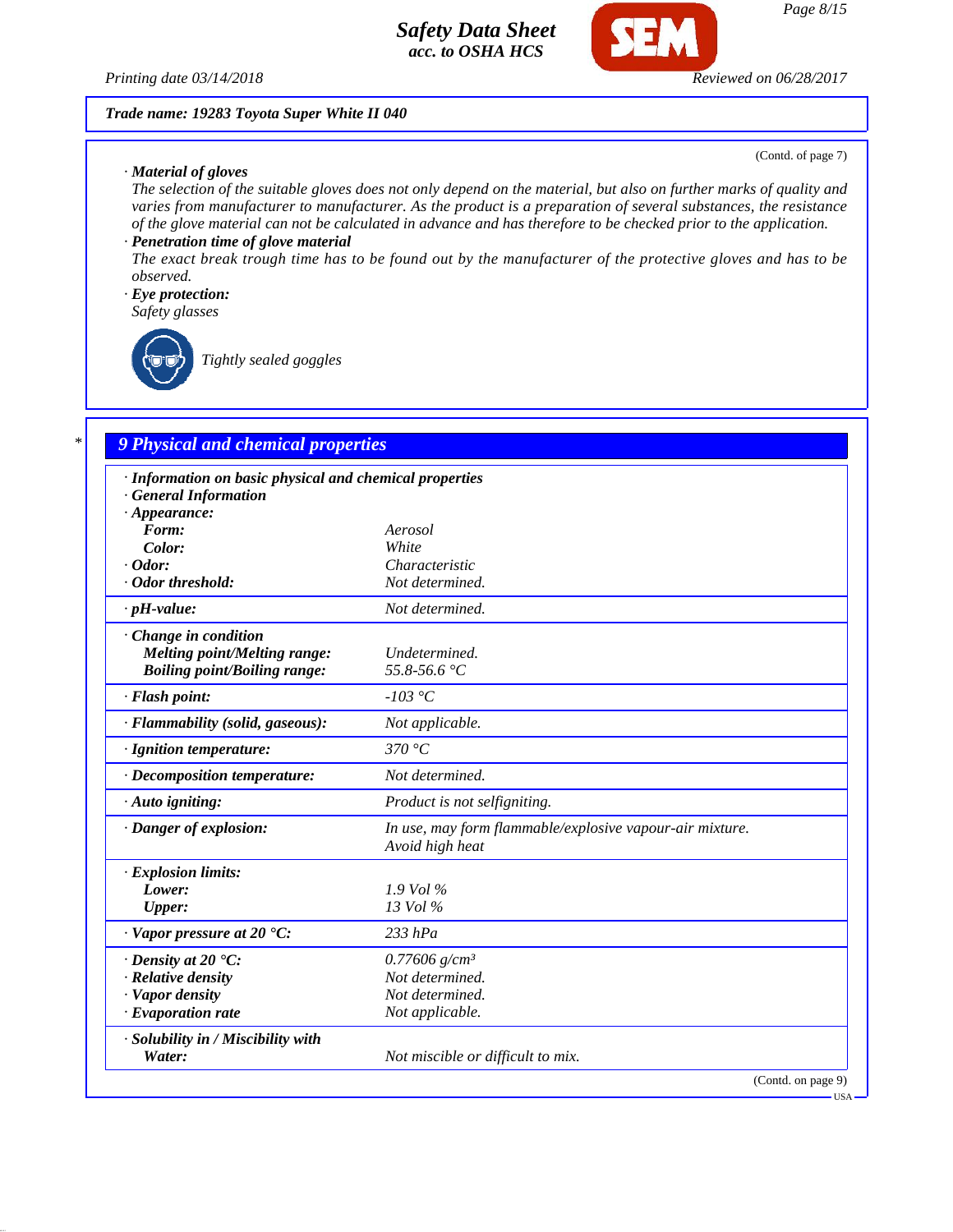

#### *Trade name: 19283 Toyota Super White II 040*

|                                                            |                                            | (Contd. of page 8) |
|------------------------------------------------------------|--------------------------------------------|--------------------|
| · Partition coefficient (n-octanol/water): Not determined. |                                            |                    |
| $\cdot$ Viscosity:                                         |                                            |                    |
| Dynamic:                                                   | Not determined.                            |                    |
| Kinematic:                                                 | Not determined.                            |                    |
| · Solvent content:                                         |                                            |                    |
| Organic solvents:                                          | 88.8%                                      |                    |
| <b>VOC</b> content:                                        | 58.95 %                                    |                    |
|                                                            | 647.4 g/l / 5.40 lb/gl                     |                    |
| Solids content:                                            | $11.1\%$                                   |                    |
| $\cdot$ Other information                                  | No further relevant information available. |                    |

### *10 Stability and reactivity*

- *· Reactivity No further relevant information available.*
- *· Chemical stability*
- *· Thermal decomposition / conditions to be avoided: No decomposition if used according to specifications.*
- *· Possibility of hazardous reactions No dangerous reactions known.*
- *· Conditions to avoid No further relevant information available.*
- *· Incompatible materials: No further relevant information available.*
- *· Hazardous decomposition products:*
- *Nitrogen oxides*
- *Hydrocarbons*
- *Carbon monoxide and carbon dioxide*

## *\* 11 Toxicological information*

- *· Information on toxicological effects*
- *· Acute toxicity:*
- *· Primary irritant effect:*
- *· on the skin: No irritant effect.*
- *· on the eye: Irritating effect.*
- *· Sensitization: No sensitizing effects known.*
- *· Additional toxicological information:*

*The product shows the following dangers according to internally approved calculation methods for preparations: Irritant*

### *· Carcinogenic categories*

| · IARC (International Agency for Research on Cancer) |                                 |                                                           |
|------------------------------------------------------|---------------------------------|-----------------------------------------------------------|
|                                                      | $13463-67-7$ titanium dioxide   | 2B                                                        |
| 108-88-3 toluene                                     |                                 |                                                           |
|                                                      | $108-10-1$ 4-methylpentan-2-one | 2B                                                        |
|                                                      | <b>BENTONITE</b>                | suspected carcinogen $\langle 2\% 14808 - 60 - 7 \rangle$ |
| $1330 - 20 - 7$ <i>xylene</i>                        |                                 |                                                           |
|                                                      | $100-41-4$ ethylbenzene         | 2B                                                        |
|                                                      | 1333-86-4 Carbon black          | 2B                                                        |
|                                                      |                                 | (Contd. on page $10$ )                                    |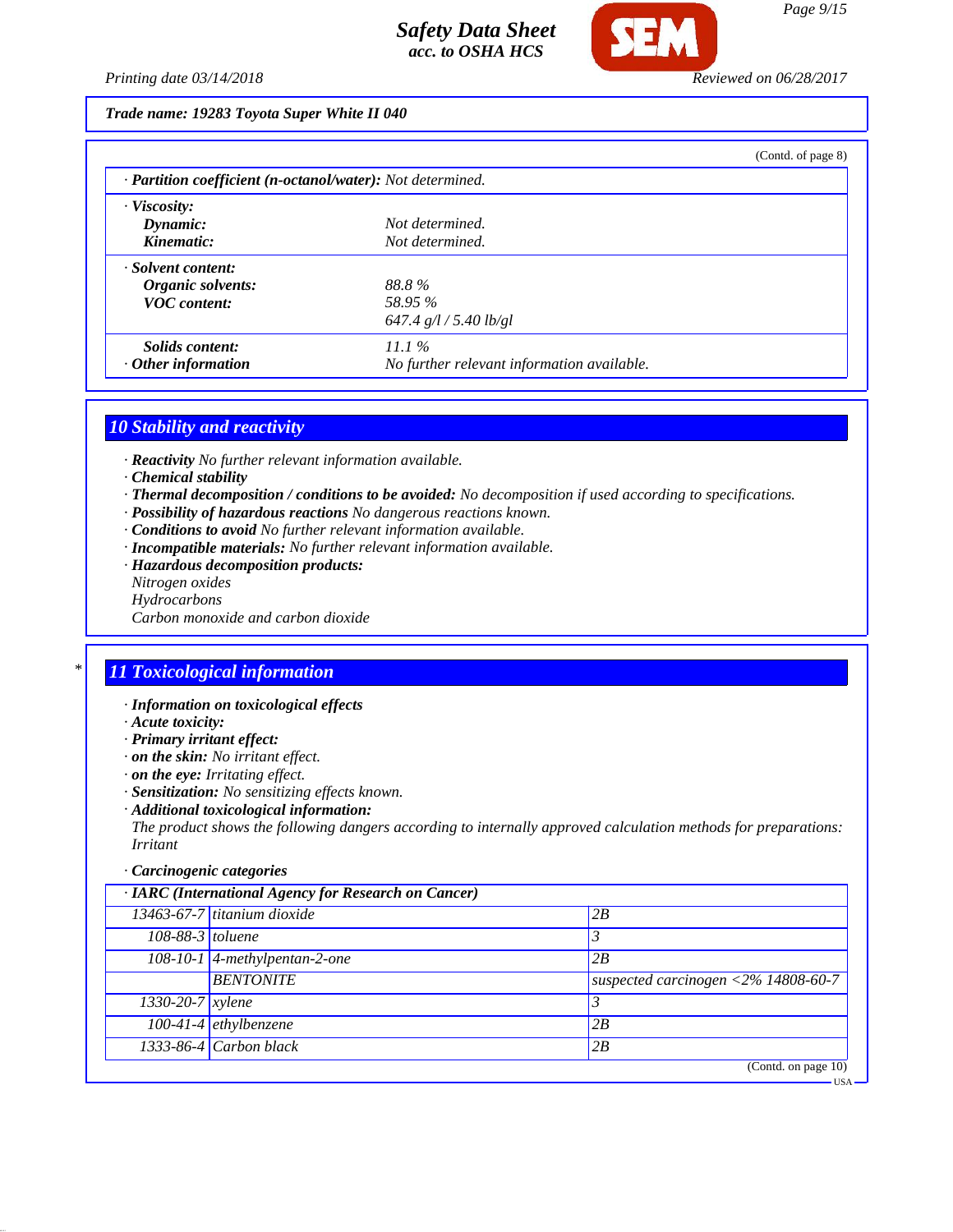

*Page 10/15*

*Printing date 03/14/2018 Reviewed on 06/28/2017*

*Trade name: 19283 Toyota Super White II 040*

(Contd. of page 9)

*· NTP (National Toxicology Program)*

*None of the ingredients is listed.*

*· OSHA-Ca (Occupational Safety & Health Administration)*

*None of the ingredients is listed.*

# *\* 12 Ecological information*

### *· Toxicity*

- *· Aquatic toxicity: No further relevant information available.*
- *· Persistence and degradability No further relevant information available.*
- *· Behavior in environmental systems:*
- *· Bioaccumulative potential No further relevant information available.*
- *· Mobility in soil No further relevant information available.*
- *· Additional ecological information:*
- *· General notes:*

*Water hazard class 3 (Self-assessment): extremely hazardous for water*

*Do not allow product to reach ground water, water course or sewage system, even in small quantities.*

- *Danger to drinking water if even extremely small quantities leak into the ground.*
- *· Results of PBT and vPvB assessment*
- *· PBT: Not applicable.*
- *· vPvB: Not applicable.*
- *· Other adverse effects No further relevant information available.*

## *13 Disposal considerations*

*· Waste treatment methods*

*· Recommendation:*

*Must not be disposed of together with household garbage. Do not allow product to reach sewage system.*

*· Uncleaned packagings:*

*· Recommendation: Disposal must be made according to official regulations.*

| · UN-Number                     |                        |  |
|---------------------------------|------------------------|--|
| · DOT, ADR, IMDG, IATA          | <i>UN1950</i>          |  |
| $\cdot$ UN proper shipping name |                        |  |
| $\cdot$ <i>DOT</i>              | Aerosols, flammable    |  |
| $\cdot$ ADR                     | 1950 Aerosols          |  |
| $\cdot$ IMDG                    | <i><b>AEROSOLS</b></i> |  |
| $\cdot$ IATA                    | AEROSOLS, flammable    |  |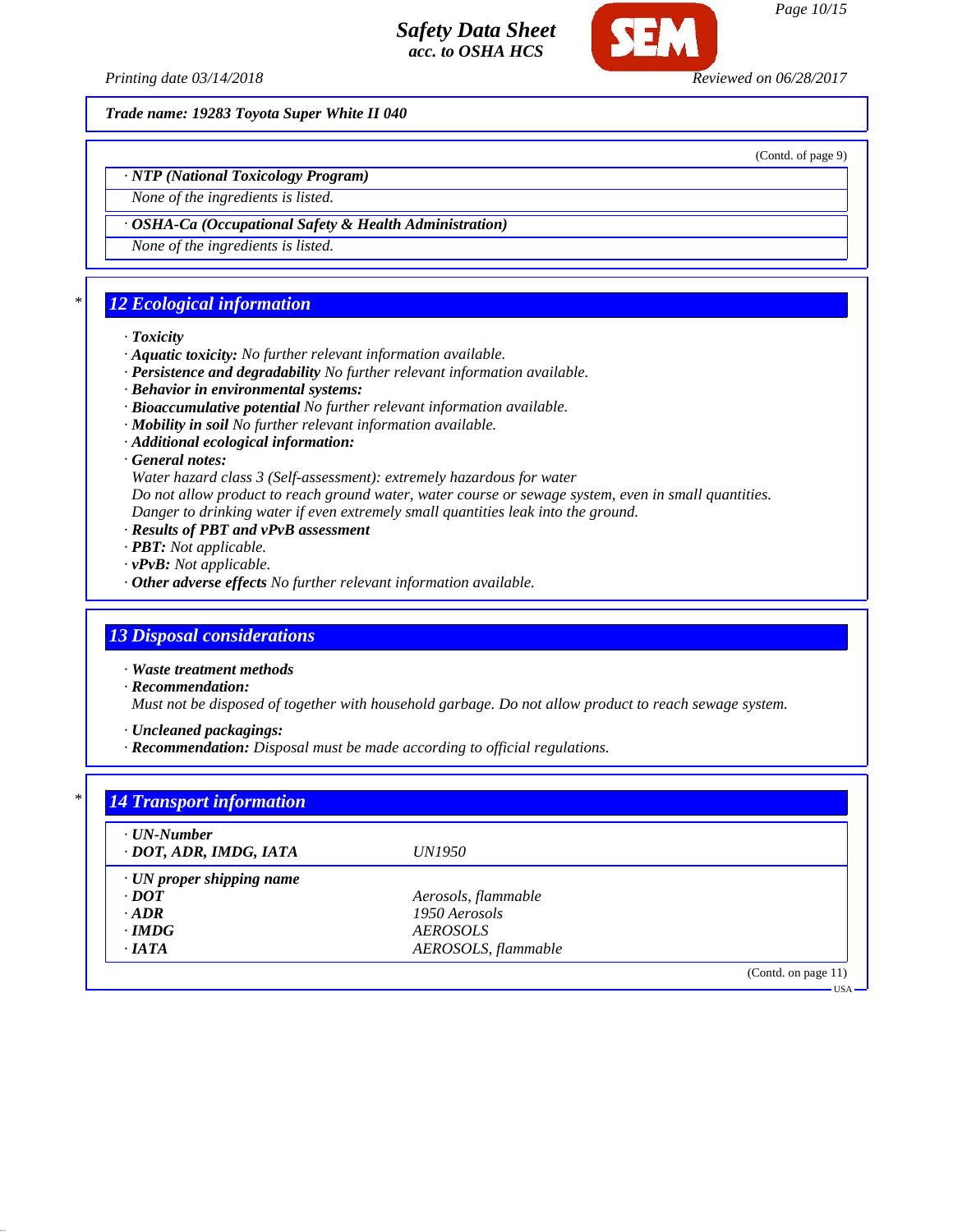

Printing date 03/14/2018 **Reviewed on 06/28/2017** 

*Trade name: 19283 Toyota Super White II 040*

|                                              | (Contd. of page 10)                                                      |
|----------------------------------------------|--------------------------------------------------------------------------|
| · Transport hazard class(es)                 |                                                                          |
| $\cdot$ DOT                                  |                                                                          |
|                                              |                                                                          |
|                                              |                                                                          |
|                                              |                                                                          |
| · Class                                      | 2.1                                                                      |
| $-Label$                                     | 2.1                                                                      |
| $\cdot$ ADR                                  |                                                                          |
|                                              |                                                                          |
|                                              |                                                                          |
|                                              |                                                                          |
| · Class                                      | 2 5F Gases                                                               |
| $\cdot$ <i>Label</i>                         | 2.1                                                                      |
| · IMDG, IATA                                 |                                                                          |
|                                              |                                                                          |
|                                              |                                                                          |
|                                              |                                                                          |
|                                              |                                                                          |
| · Class<br>$\cdot$ <i>Label</i>              | 2.1<br>2.1                                                               |
|                                              |                                                                          |
| · Packing group<br>· DOT, ADR, IMDG, IATA    | Void                                                                     |
| · Environmental hazards:                     |                                                                          |
| · Marine pollutant:                          | N <sub>O</sub>                                                           |
| · Special precautions for user               | Warning: Gases                                                           |
| · EMS Number:                                | $F-D, S-U$                                                               |
| · Stowage Code                               | SW1 Protected from sources of heat.                                      |
|                                              | SW22 For AEROSOLS with a maximum capacity of 1 litre:                    |
|                                              | Category A. For AEROSOLS with a capacity above 1 litre:                  |
|                                              | Category B. For WASTE AEROSOLS: Category C, Clear of living<br>quarters. |
| <b>Segregation Code</b>                      | SG69 For AEROSOLS with a maximum capacity of 1 litre:                    |
|                                              | Segregation as for class 9. Stow "separated from" class 1 except for     |
|                                              | division 1.4. For AEROSOLS with a capacity above 1 litre:                |
|                                              | Segregation as for the appropriate subdivision of class 2. For           |
|                                              | WASTE AEROSOLS: Segregation as for the appropriate subdivision           |
|                                              | of class 2.                                                              |
| · Transport in bulk according to Annex II of |                                                                          |
| <b>MARPOL73/78 and the IBC Code</b>          | Not applicable.                                                          |
|                                              | (Contd. on page 12)                                                      |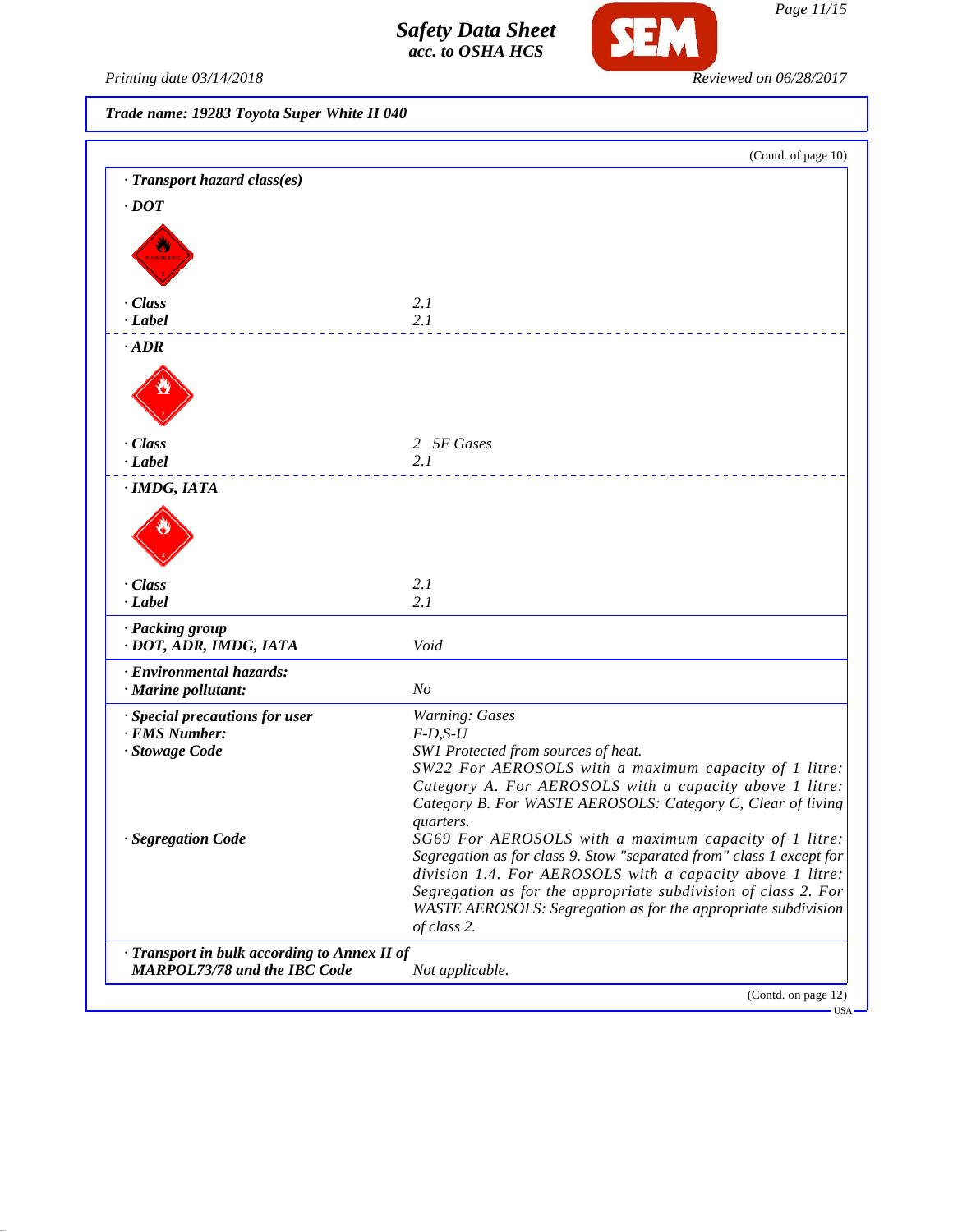

*Page 12/15*

*Printing date 03/14/2018 Reviewed on 06/28/2017*

*Trade name: 19283 Toyota Super White II 040*

|                                           | (Contd. of page $11$ )             |
|-------------------------------------------|------------------------------------|
| $\cdot$ Transport/Additional information: |                                    |
| $\cdot$ DOT                               |                                    |
| $\cdot$ Quantity limitations              | On passenger aircraft/rail: 75 kg  |
|                                           | On cargo aircraft only: 150 kg     |
| $\cdot$ ADR                               |                                    |
| $\cdot$ Excepted quantities (EQ)          | Code: E0                           |
|                                           | Not permitted as Excepted Quantity |
| $\cdot$ IMDG                              |                                    |
| $\cdot$ Limited quantities (LQ)           | II.                                |
| $\cdot$ Excepted quantities (EQ)          | Code: E0                           |
|                                           | Not permitted as Excepted Quantity |
| · UN "Model Regulation":                  | <i>UN 1950 AEROSOLS, 2.1</i>       |

## *\* 15 Regulatory information*

*· Safety, health and environmental regulations/legislation specific for the substance or mixture · Sara*

|                               | Section 355 (extremely hazardous substances):                             |
|-------------------------------|---------------------------------------------------------------------------|
|                               | None of the ingredient is listed.                                         |
|                               | Section 313 (Specific toxic chemical listings):                           |
|                               | Acrylic Resin                                                             |
| 108-88-3 toluene              |                                                                           |
|                               | $108-10-1$ 4-methylpentan-2-one                                           |
| 1330-20-7 xylene              |                                                                           |
|                               | $100-41-4$ ethylbenzene                                                   |
|                               | 95-63-6 $1,2,4$ -trimethylbenzene                                         |
|                               | <b>TSCA</b> (Toxic Substances Control Act):                               |
|                               | $67-64-1$ acetone                                                         |
|                               | 123-86-4 $n$ -butyl acetate                                               |
|                               | 108-65-6 2-methoxy-1-methylethyl acetate                                  |
|                               | $110-19-0$ isobutyl acetate                                               |
|                               | 13463-67-7 titanium dioxide                                               |
| $108-88-3$ toluene            |                                                                           |
|                               | 763-69-9 ethyl 3-ethoxypropionate                                         |
|                               | 9004-36-8 Cellulose Acetate Butyrate                                      |
|                               | $110-43-0$ heptan-2-one                                                   |
|                               | 108-10-1 4-methylpentan-2-one                                             |
|                               | 16883-83-3 benzyl 3-isobutryloxy-1-isopropyl-2-2-dimethylpropyl phthalate |
| $1330 - 20 - 7$ <i>xylene</i> |                                                                           |
|                               | 41556-26-7 bis(1,2,2,6,6-Pentamethyl-4-piperidinyl) sebacate              |
|                               | $100-41-4$ ethylbenzene                                                   |
|                               | (Contd. on page 13)                                                       |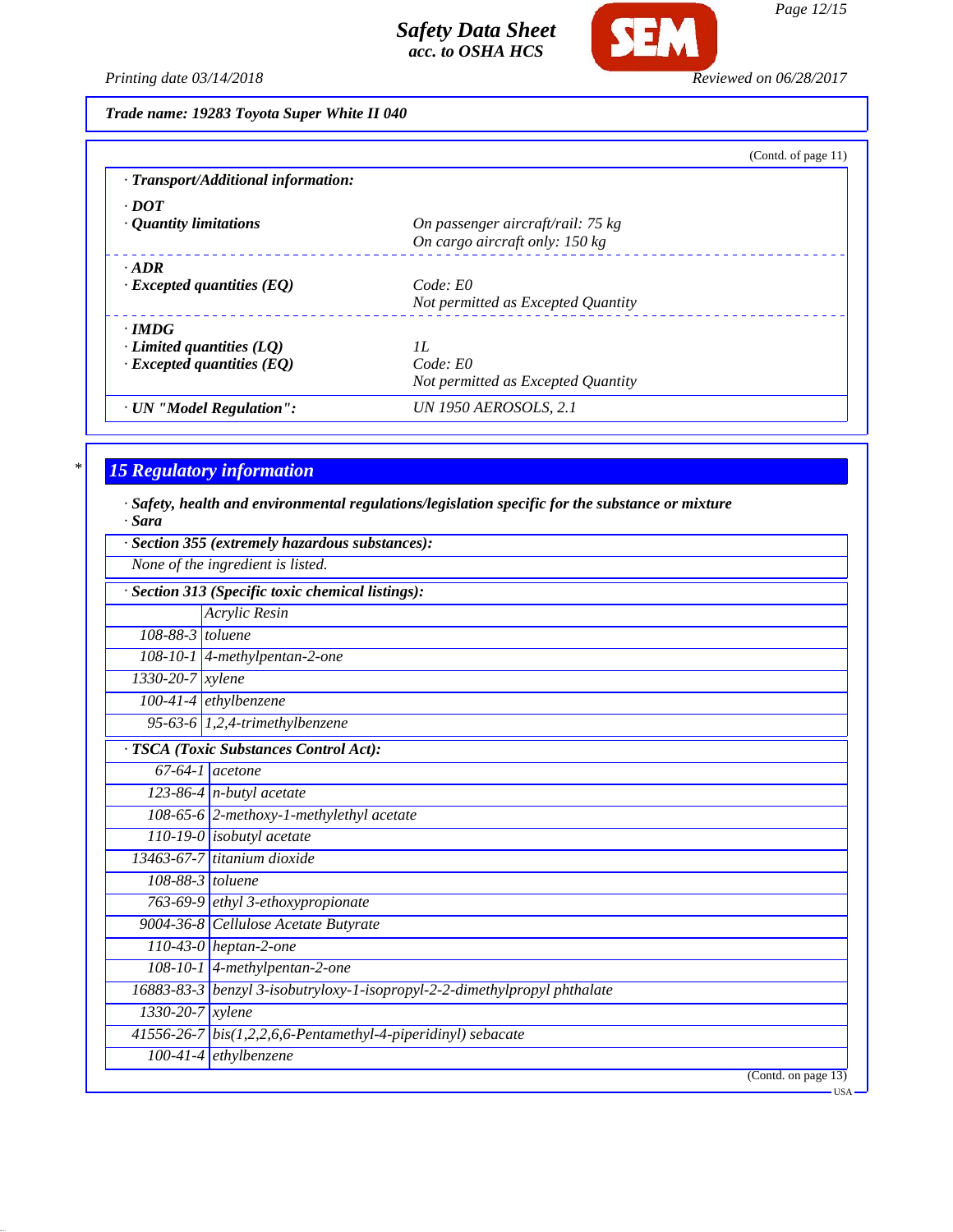

Printing date 03/14/2018 **Reviewed on 06/28/2017** 

*Trade name: 19283 Toyota Super White II 040*

|                              |                                                                    | (Contd. of page 12) |
|------------------------------|--------------------------------------------------------------------|---------------------|
|                              | 9038-95-3 OXIRANE, ME, POLYMER                                     |                     |
|                              | 5567-15-7 Novaperm yellow HR02                                     |                     |
|                              | 82919-37-7 Methyl (1,2,2,6,6,- pentamethyl-4-piperidinyl) sebacate |                     |
|                              | 19549-80-5 4,6-dimethylheptan-2-one                                |                     |
|                              | 108-83-8 2,6-dimethylheptan-4-one                                  |                     |
|                              | 95-63-6 $1,2,4$ -trimethylbenzene                                  |                     |
| 78-83-1 butanol              |                                                                    |                     |
|                              | 57-55-6 Methyl glycol                                              |                     |
|                              | 106-79-6 Dimethyl sebacate(Impurity)                               |                     |
|                              | 1333-86-4 Carbon black                                             |                     |
|                              | $2403-89-6$ 4-Piperidinol, 1,2,2,6,6 pentamethyl- (Impurity)       |                     |
|                              | · TSCA new (21st Century Act) (Substances not listed)              |                     |
|                              | 68476-86-8 Petroleum gases, liquefied, sweetened                   |                     |
| · Proposition 65             |                                                                    |                     |
|                              | Chemicals known to cause cancer:                                   |                     |
|                              | 13463-67-7 titanium dioxide                                        |                     |
|                              | 108-10-1 4-methylpentan-2-one                                      |                     |
| 1330-20-7 xylene             |                                                                    |                     |
|                              | $100-41-4$ ethylbenzene                                            |                     |
|                              | 95-63-6 $1,2,4$ -trimethylbenzene                                  |                     |
|                              | $1333-86-4$ Carbon black                                           |                     |
|                              | · Chemicals known to cause reproductive toxicity for females:      |                     |
|                              | None of the ingredients is listed.                                 |                     |
|                              | · Chemicals known to cause reproductive toxicity for males:        |                     |
|                              | None of the ingredients is listed.                                 |                     |
|                              | · Chemicals known to cause developmental toxicity:                 |                     |
| 108-88-3 toluene             |                                                                    |                     |
|                              | 108-10-1 4-methylpentan-2-one                                      |                     |
| · Cancerogenity categories   |                                                                    |                     |
|                              | · EPA (Environmental Protection Agency)                            |                     |
|                              | $67-64-1$ acetone                                                  | $\boldsymbol{I}$    |
| 108-88-3 toluene             |                                                                    | $\overline{I}$      |
|                              | 108-10-1 4-methylpentan-2-one                                      | Ι                   |
| 1330-20-7 xylene             |                                                                    | I                   |
| $100-41-4$ ethylbenzene      |                                                                    | D                   |
|                              | 95-63-6 1,2,4-trimethylbenzene                                     | $\overline{I}$      |
|                              | · TLV (Threshold Limit Value established by ACGIH)                 |                     |
| $\overline{67-64-1}$ acetone |                                                                    | A4                  |
|                              | 13463-67-7 titanium dioxide                                        | A4                  |
|                              |                                                                    |                     |
| $108-88-3$ toluene           |                                                                    | A4                  |
| 1330-20-7 xylene             |                                                                    | A4                  |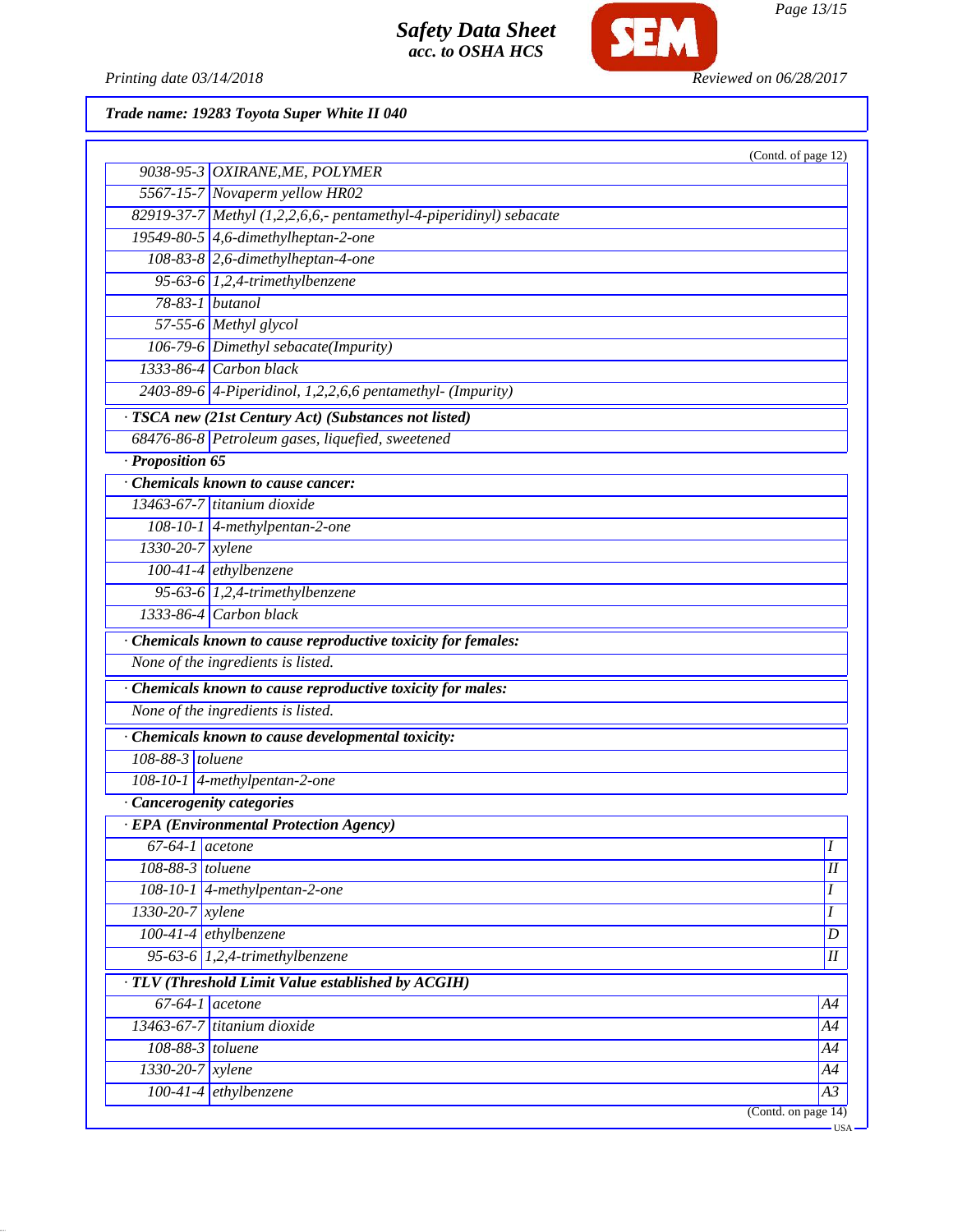*Printing date 03/14/2018 Reviewed on 06/28/2017*

SEM

*Trade name: 19283 Toyota Super White II 040*

| 1333-86-4 Carbon black      | (Contd. of page 13)<br>A4                                                                                          |
|-----------------------------|--------------------------------------------------------------------------------------------------------------------|
|                             |                                                                                                                    |
|                             | · NIOSH-Ca (National Institute for Occupational Safety and Health)                                                 |
| 13463-67-7 titanium dioxide |                                                                                                                    |
| 1333-86-4 Carbon black      |                                                                                                                    |
| · Hazard pictograms         | <b>GHS label elements</b> The product is classified and labeled according to the Globally Harmonized System (GHS). |
|                             |                                                                                                                    |
| GHS02<br>GHS <sub>04</sub>  | GHS07<br>GHS08                                                                                                     |
| · Signal word Danger        |                                                                                                                    |
|                             | · Hazard-determining components of labeling:                                                                       |
| acetone                     |                                                                                                                    |
| toluene                     |                                                                                                                    |
| n-butyl acetate             |                                                                                                                    |
| · Hazard statements         |                                                                                                                    |
|                             | H222 Extremely flammable aerosol.                                                                                  |
|                             | H280 Contains gas under pressure; may explode if heated.                                                           |
|                             | H319 Causes serious eye irritation.                                                                                |
|                             | H351 Suspected of causing cancer.                                                                                  |
|                             | H361 Suspected of damaging fertility or the unborn child.                                                          |
|                             | H336 May cause drowsiness or dizziness.                                                                            |
|                             | H373 May cause damage to organs through prolonged or repeated exposure.                                            |
| · Precautionary statements  |                                                                                                                    |
| P201                        | Obtain special instructions before use.                                                                            |
| P202                        | Do not handle until all safety precautions have been read and understood.                                          |
| P210                        | Keep away from heat/sparks/open flames/hot surfaces. - No smoking.                                                 |
| <i>P211</i>                 | Do not spray on an open flame or other ignition source.                                                            |
| P251                        | Pressurized container: Do not pierce or burn, even after use.                                                      |
| P <sub>260</sub>            | Do not breathe dust/fume/gas/mist/vapors/spray.                                                                    |
| P <sub>264</sub>            | Wash thoroughly after handling.                                                                                    |
| P271                        | Use only outdoors or in a well-ventilated area.                                                                    |
| P280                        | Wear protective gloves/protective clothing/eye protection/face protection.                                         |
| P304+P340                   | IF INHALED: Remove person to fresh air and keep comfortable for breathing.                                         |
|                             | P305+P351+P338 If in eyes: Rinse cautiously with water for several minutes. Remove contact lenses, if present      |
|                             | and easy to do. Continue rinsing.                                                                                  |
| P308+P313                   | IF exposed or concerned: Get medical advice/attention.                                                             |
| P312                        | Call a poison center/doctor if you feel unwell.                                                                    |
| P314                        | Get medical advice/attention if you feel unwell.                                                                   |
| $P337 + P313$               | If eye irritation persists: Get medical advice/attention.                                                          |
| $P403 + P233$               | Store in a well-ventilated place. Keep container tightly closed.                                                   |
| P <sub>405</sub>            | Store locked up.                                                                                                   |
| $P410 + P403$               | Protect from sunlight. Store in a well-ventilated place.                                                           |
| $P410 + P412$               | Protect from sunlight. Do not expose to temperatures exceeding 50°C/122°F.                                         |
| P501                        | Dispose of contents/container in accordance with local/regional/national/international                             |
|                             | regulations.<br>(Contd. on page 15)                                                                                |

 $-<sub>USA</sub>$